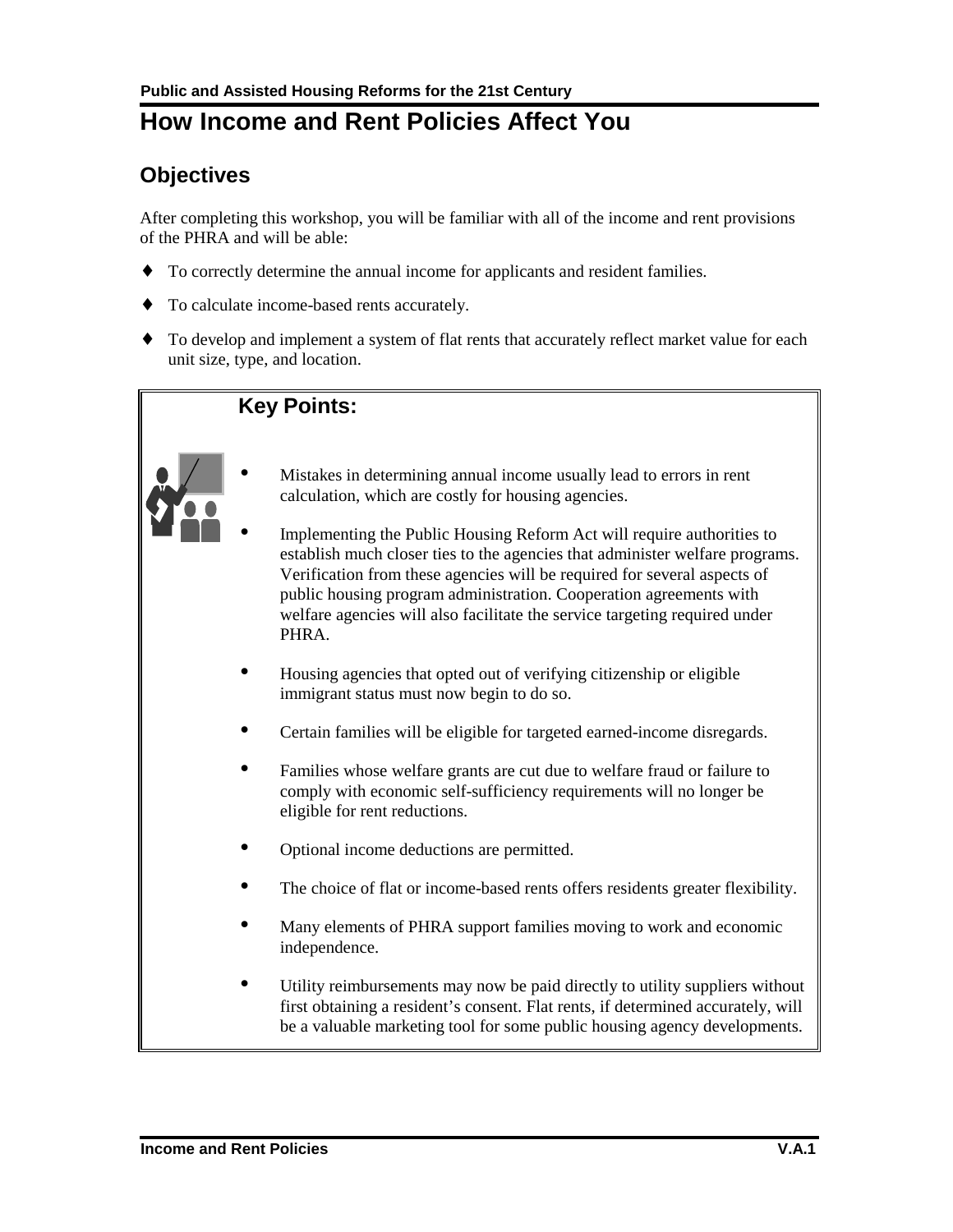## **Remember …**

Determining annual income correctly is the cornerstone to charging accurate rents to residents, yet public housing agency (PHA) staff sometimes fail to take proper note of technical changes. The Public Housing Reform Act contains several changes in annual income, adjustments to income, and rent calculations that must be mastered by all staff who perform initial examinations or reexaminations. Although making a mistake with respect to one of these PHRA changes may have a negligible effect on a single resident's rent, misunderstanding one or all of the changes can result in a substantial error in authoritywide rent. Most importantly, charging a rent that is too high may cause a severe hardship to the resident.

## **Annual Income Determination**

Each of the PHRA changes in annual income is described below.

#### **1) Earned income of minors:**

Based on comments received on the Proposed Rule, HUD has decided to continue to treat the income earned by residents who are under age 18 other than the head or spouse as excluded income rather than as a deduction from annual income. **This is not a change from the current rule, but rather a change from the Proposed Rule**. Thus, when a family has members excluding the head or spouse who are age 17 or younger and who earn income that income is not considered in determining Annual Income.

Unearned income of minors, such as Social Security, SSI, or welfare benefits, continues to be included in Annual Income.

All income of the head and spouse is included regardless of their ages. For example, if a family's head of household were 20 and the spouse was 17, all of the spouse's income would be counted.

#### **2) Non-citizens and ineligible immigrants**

Until the passage of the 1998 Reform Act, housing authorities had the option whether or not to verify citizenship and eligible immigrant status (See 24 CFR Part 5.501). Many agencies, particularly those whose residents and applicants were local or largely U.S. citizens, chose to allow citizens to certify and used the methods prescribed by HUD for INS verification of eligibility when noncitizens claimed such status. PHAs that have opted out of this process must now implement it and, depending on the number of ineligible immigrants the PHA houses, rents may change dramatically. The Rules at 24 CFR Part 5.5 govern the procedures for documenting citizenship or eligible immigrant status and prorating the rent of mixed families. A brief summary of the main points of the rule that relate to annual income follows:

- Only U.S. citizens and eligible immigrants may receive assistance in the public housing program. Another way to express this concept is to say that only families composed of citizens and/or eligible immigrants will be permitted to pay an income-based rent calculated according to the statutory formula.
- *Mixed families* (those that include both citizens/eligible immigrants and noneligible immigrants) may live in public housing but will receive prorated assistance. This means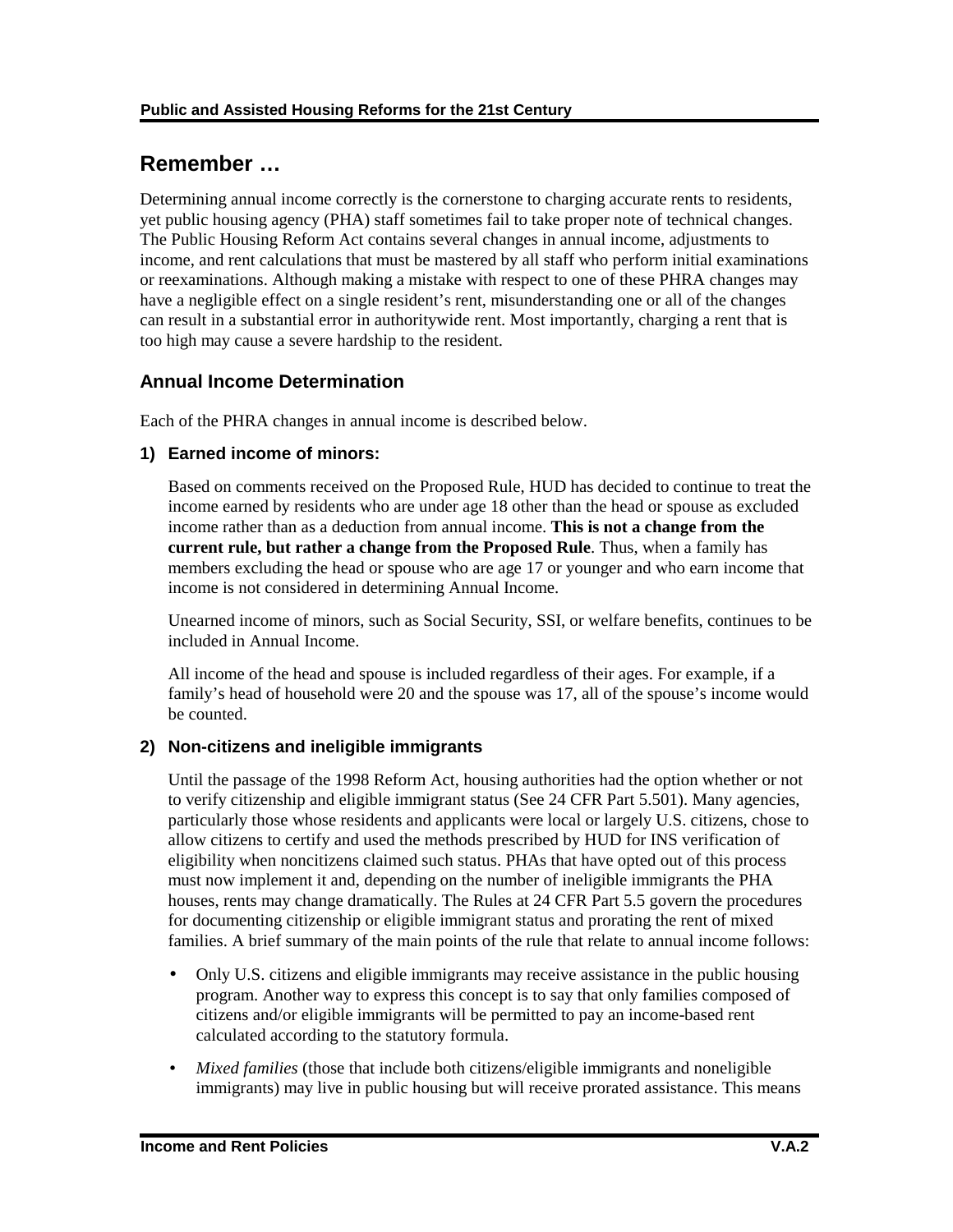that they will pay a higher income-based rent than a family with similar circumstances that includes only citizens and/or eligible immigrants.

- Mixed families who elect to pay flat rent will not have assistance prorated if the flat rent is greater than the public housing maximum rent as referenced in Part 5.520. If the flat rent is less than the public housing maximum rent, rent is prorated in accordance with the method described in Part 5.520 (d). In this instance the flat rent is the total tenant payment (TTP) and is subtracted from the public housing maximum rent.
- Annual income for mixed families is determined in the same manner as for families with no ineligible members. The income of ineligible family members is included even though no assistance may be paid on their behalf.

#### **1) Resident stipend exclusion (5.609 (c)(8)(iv))**

Although not prohibited under former rules, the Reform Act explicitly permits residents who are members of housing authority boards of commissioners to receive a stipend for this activity—currently capped by HUD at \$200 per month. As with other resident service stipends, this amount is excluded from annual income. The express permission in Federal law does not automatically mean that all housing agencies may begin paying a stipend to resident commissioners, however, because many State housing authority laws forbid commissioners from receiving any payment, gratuity, or other emolument for serving on the Board.

#### **2) Income reexaminations when annual income cannot be determined (5.609(d))**

This section of the new rule explicitly permits a formerly implicit procedure that most housing authorities were already employing. When it is not possible to estimate a family's annual income accurately, staff may perform the income determination for some shorter period for which accurate information is available.

For example, if a school bus driver's income were being reexamined and the driver knew how much she would earn during the nine months she was driving but did not know whether she would be working at a different job over the summer or staying home with her children, the housing authority could verify her income, compute rent until the end of the school year, and schedule her for another reexamination to capture her actual summer income.

#### **3) Disclosure by residents who receive HUD letters about family income (5.240)**

Although HUD has previously been granted access to Internal Revenue Service records to compare the incomes reported to IRS and housing providers, HUD has been barred by law from sharing the IRS information directly with housing authorities. HUD's approach to the bar was to communicate directly with families when there was a significant difference between the income they showed on their tax forms and their 50058. Some families simply ignored the notice from HUD.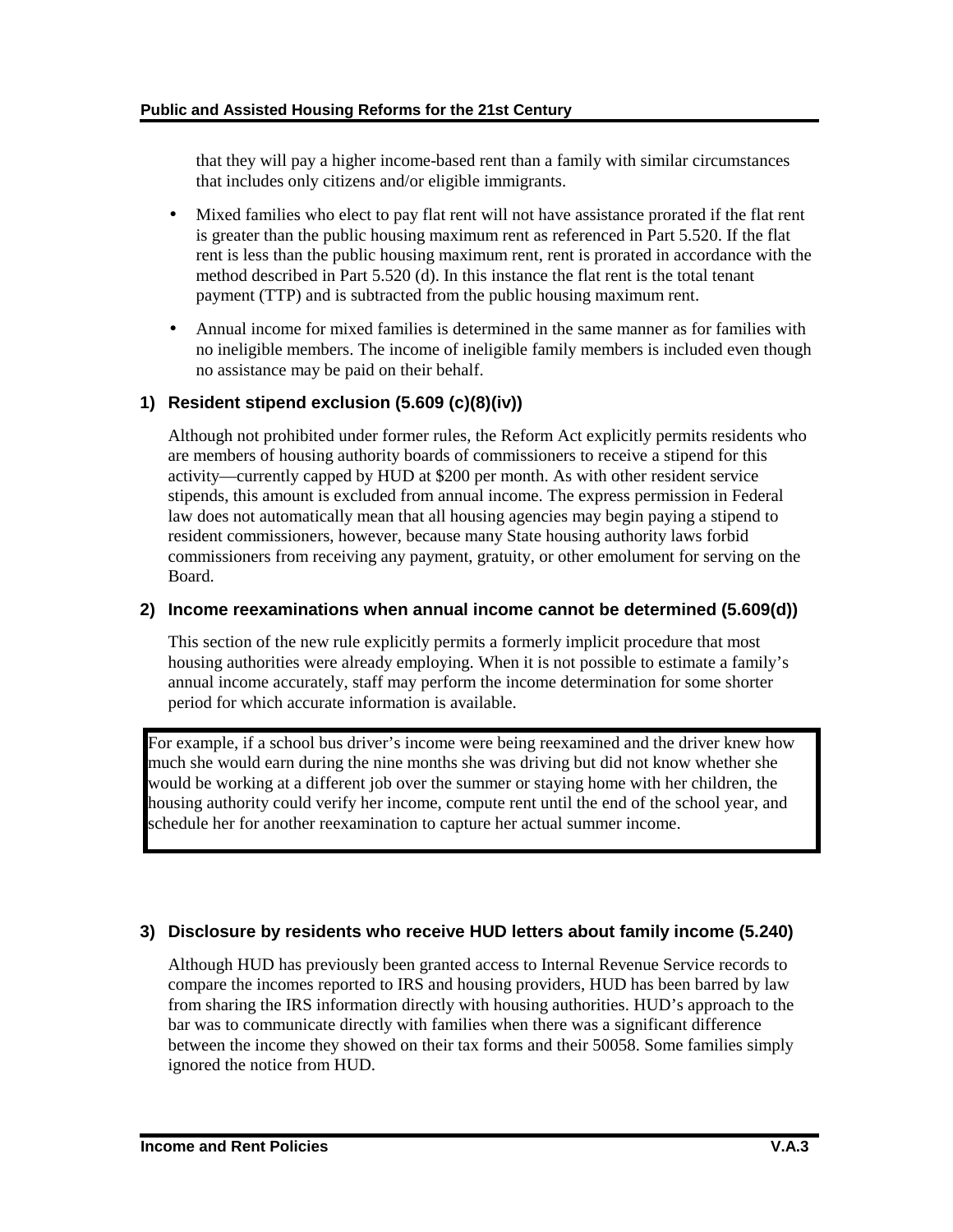The new rule requires families that receive letters from HUD concerning the amount or verification of income to promptly provide the letter to the housing authority. The agency will then review the letter, compare the IRS income shown in the letter and PHA verified incomes, perform any necessary re-verifications, and determine whether a misrepresentation has occurred.

#### **4) Imputed welfare income: when rent is not reduced (5.615)**

In certain very specific instances families may have welfare benefits reduced and still not be eligible for a rent reduction. The PHA continues to compute rent on the former (or imputed) welfare income. It is critical that PHAs understand exactly when to invoke this provision because there are other types of welfare benefit reductions under which families will still be eligible for rent reductions.

#### *Who is covered by this provision?*

Families that receive welfare assistance or other public assistance benefits (e.g., subsidized transportation or childcare) under a governmental program that requires them to participate in economic self-sufficiency programs as a condition for such assistance are covered.

#### *What qualifies as an* **economic self-sufficiency program?**

"Any program designed to encourage, assist, train, or facilitate the economic independence of HUD-assisted families or to provide work for such families. These programs include job training, employment counseling, work placement, basic skills training, education, English proficiency, workfare, financial or household management, apprenticeship, and any program necessary to ready a participant for work (including a substance abuse or mental health treatment program)." (5.603)

#### *When must the PHA not reduce a family's rent under this provision?*

If either of the two cases described below exist, a PHA must not reduce a family's rent:

- The family's benefits are reduced because the welfare agency verifies that a family member has committed welfare fraud.
- The family's benefits are reduced because the welfare agency verifies that the family is being sanctioned for noncompliance with a requirement to participate in an economic self-sufficiency program.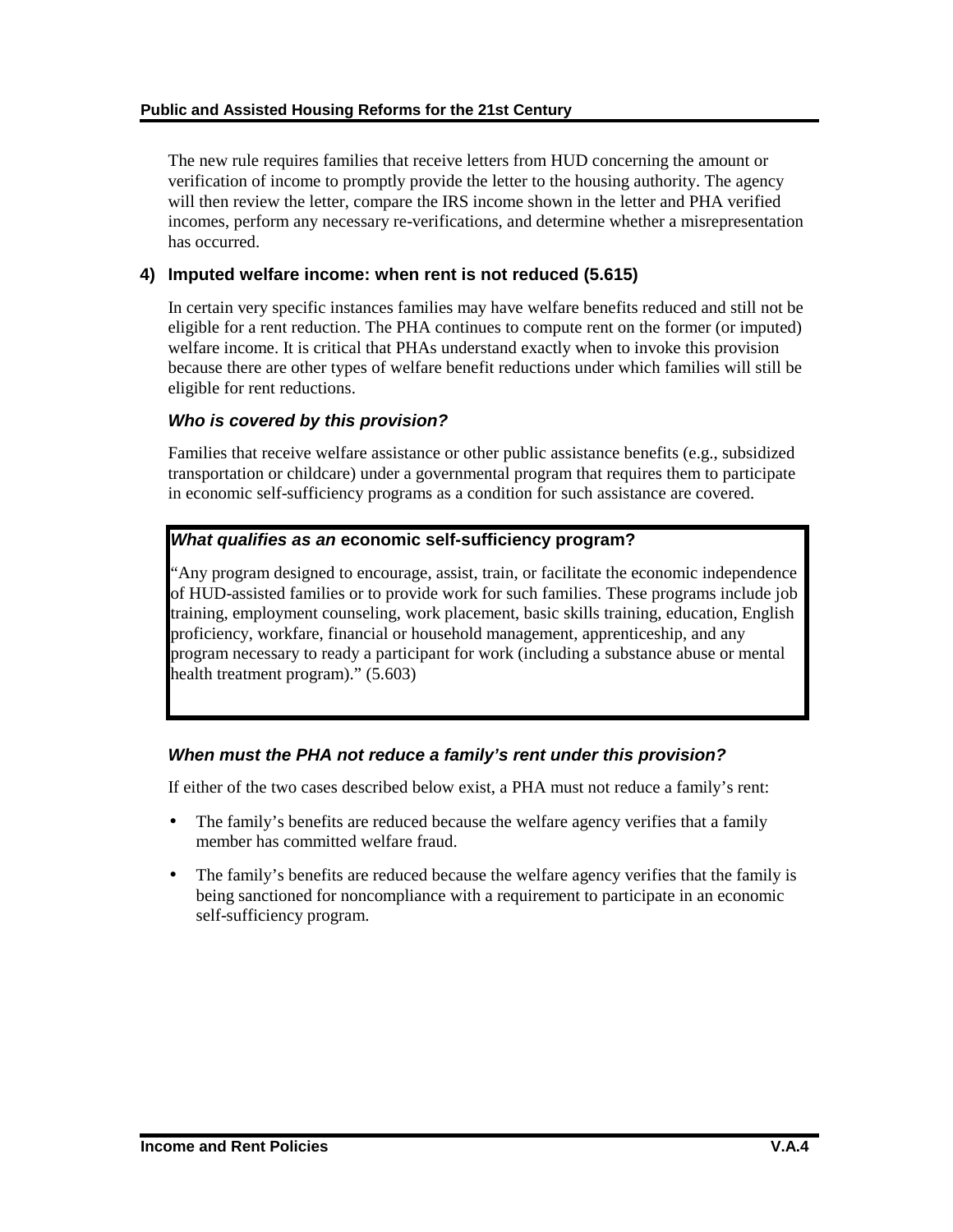#### *Under what circumstances will the PHA reduce a family's rent when welfare benefits are reduced?*

Examples include, but are not limited to the following:

- The welfare benefit is reduced because the family has reached the maximum time limit for receiving welfare benefits.
- The family is unable to find a job despite full compliance with all welfare department requirements.
- The family is being sanctioned for failure to comply with welfare department requirements other than participation in an economic self-sufficiency program.
- A family's benefit is reduced because of an earlier, inadvertent overpayment.

#### *Does this requirement apply to all residents and applicants?*

No. If an applicant family is in the midst of a benefit reduction at the time of initial examination, the PHA uses the family's actual income to determine annual income.

#### *Does a family have any rights to dispute the PHA's decision not to reduce rent?*

Yes, the PHA must review any request for a rent reduction, make a written denial, provide a written explanation for the denial if requested, and grant the resident access to the grievance procedure if the resident believes the PHA has acted incorrectly.

Even though rent disputes under the grievance procedure typically require a resident to deposit the previous month's rent into escrow to obtain a hearing, no escrow deposit is required for grievances arising out of imputed welfare income.

#### *What happens if a family's income increases during the period that they are being sanctioned by the welfare agency?*

The PHA will not increase the family's rent until the new annual income exceeds the imputed welfare income.

Thus, if a family's welfare grant were reduced for welfare fraud from \$290 per month to \$150 per month, the welfare sanction would be \$140 per month, and this would be the imputed welfare income. If an adult family member with income joined the family, only the portion of their income greater than \$140 per month would be added to the existing income of \$290 per month (\$150 in real welfare income plus \$140 in imputed welfare income).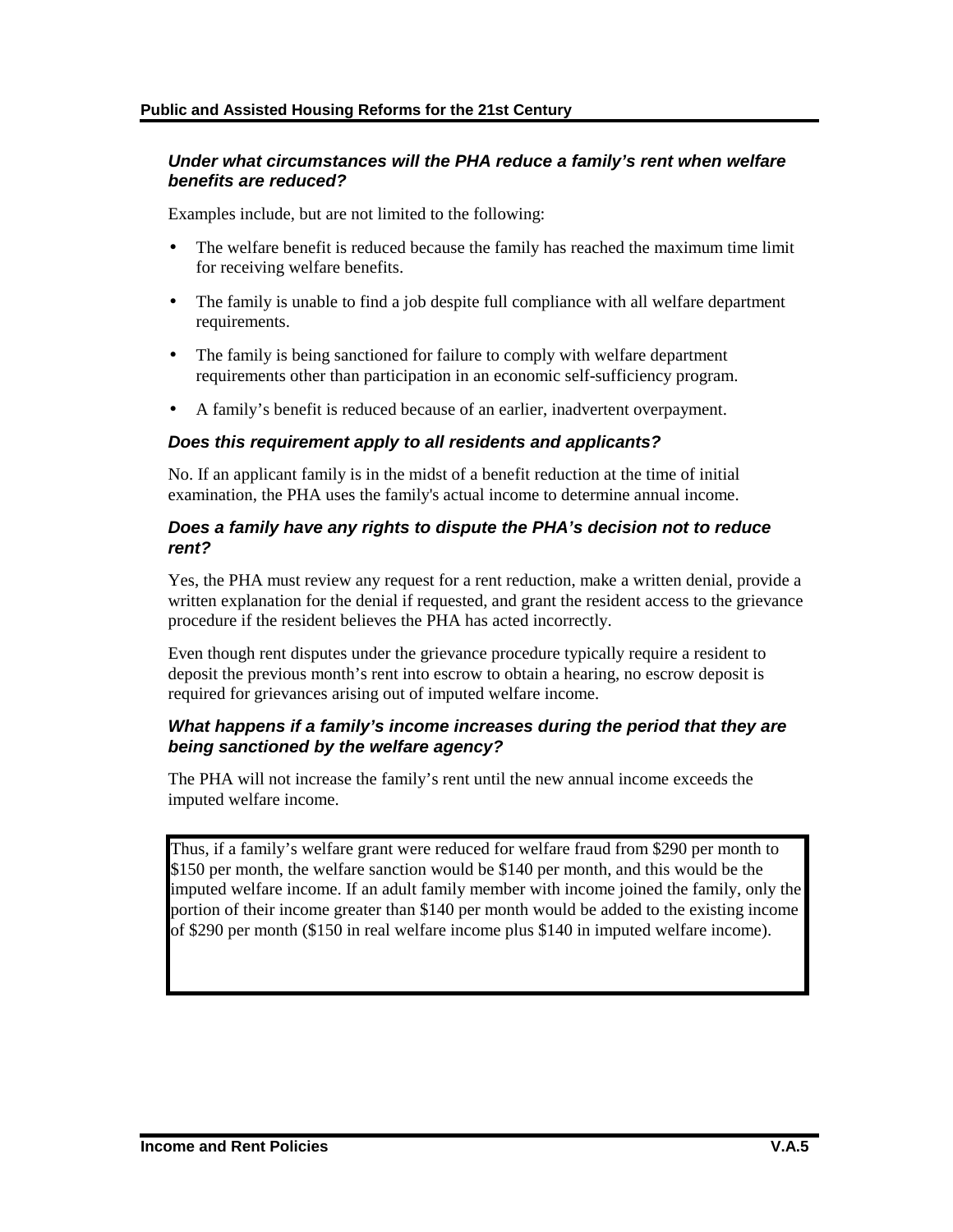#### *Are special verification procedures needed for imputed welfare income?*

Yes, to carry out this provision of the Reform Act correctly PHAs will need very specific written documentation from the applicable welfare agency as follows:

- The specific reason for the welfare agency sanction (so the PHA can determine whether or not to impute income).
- The amount and term of the reduction/sanction.

Regulations permit the PHA to rely upon the welfare agency's determination of the amount and term of the reduction/sanction. If a resident has a dispute about these facts, the resident must pursue an appeal through the welfare agency's procedures.

## **Computing Adjusted Income**

The Reform Act made several mandatory changes to adjusted income and granted PHAs a certain amount of flexibility to grant additional deductions.

#### **1) Disallowance of increased income from employment for certain public housing residents (identified below) (960.255)**

The Reform Act changed the income disregard requirement. Instead of requiring an 18 month disregard for increases in earned income following participation in qualifying training programs, the new law expands the situations in which families will qualify for a disallowance and changes the time period.

In summary, the new law first grants a 12-month disregard of increased earned income followed by a 12 month 50 percent phase-in of increases in earned income for qualifying families.

#### *What families qualify for the income disallowance?*

Resident families (not applicants) whose annual income increases as a result of employment of an adult family member in any of the following circumstances:

- The family member who is employed was previously unemployed for one or more years (this includes people who have earned less than they would have received at minimum wage for 10 hours of work for 50 weeks).
- The family member has increased earnings during participation in any economic selfsufficiency or other job training program.
- The family member has either increased earnings or new employment and has received assistance, benefits, or services worth at least \$500 from the Temporary Assistance to Needy Families program in the last 6 months. The benefits and services could include one-time benefits, stipends, wage subsidies, or other forms of assistance.

Clearly, having a good relationship with the local welfare agency is going to be important in obtaining the verifications needed to implement this provision properly.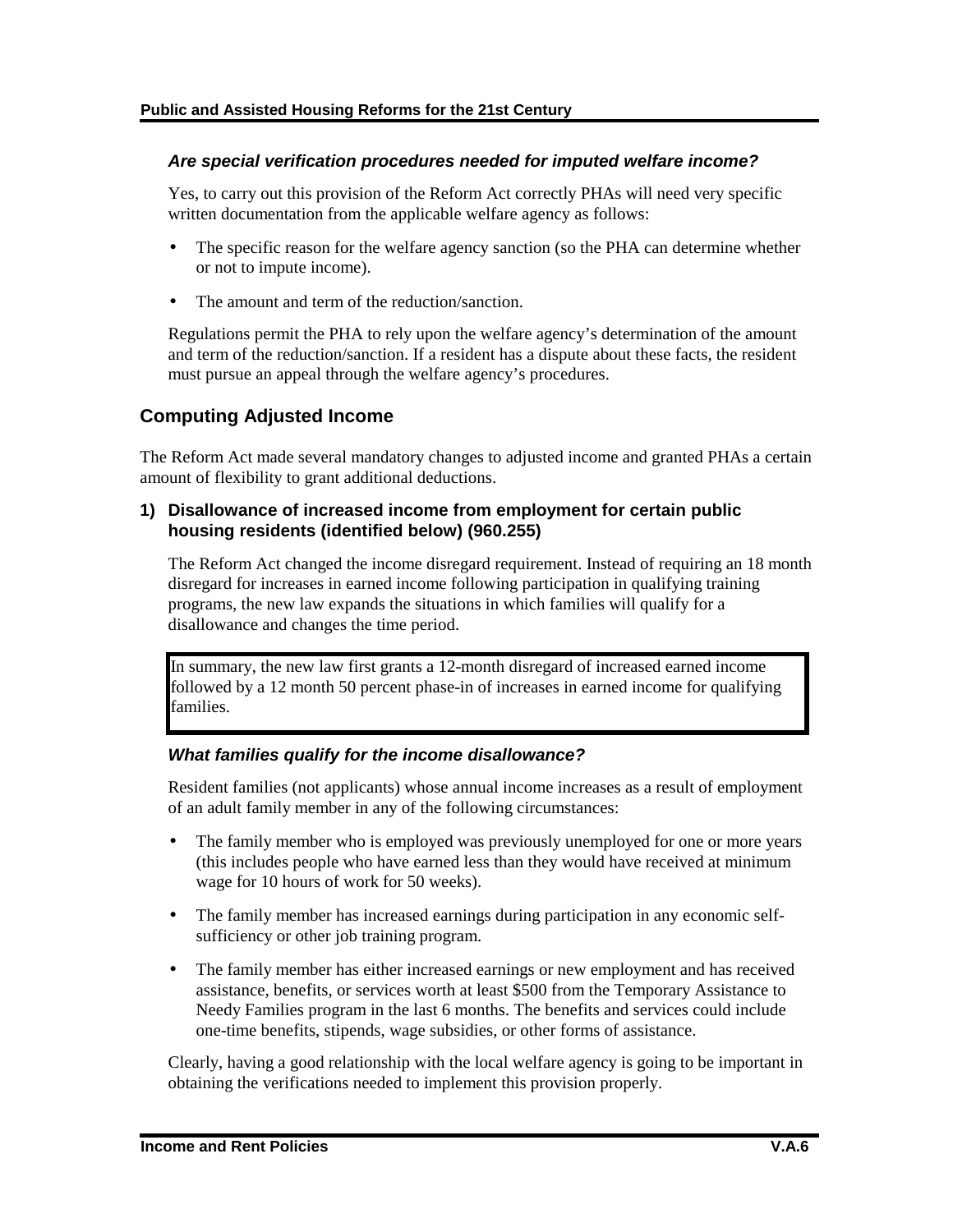#### *What are the meanings of the terms* **disallowance** *and* **exclusion** *in the context of this requirement?*

Both these terms mean the same thing. Certain income amounts are not counted to determine a qualifying family's rent.

#### *What amount of income is excluded?*

The amount of earned income that is greater than the family's former income is excluded.

For example, if a family were receiving public assistance of \$4,078 per year, and an adult family member went to work earning \$5.75 per hour for a 30-hour work week, the family's income would increase to \$8,970 per year. The \$4,892 difference between the family's former welfare income and the new earned income is the amount subject to exclusion.

#### *How does the exclusion work?*

The entire amount of increased earned income is excluded for the first 12 months following the point when the employment begins, and 50 percent of the increased amount is excluded for the second 12 months after the beginning of employment.

Using the example above (and assuming no other changes in income during the period discussed), the family's rent would continue to be calculated on the former income of \$4,078 for 12 months and during the second 12 months would be increased by \$2,446, which is 50 percent of the \$4,892 increase.

#### *Are there special provisions for families that move in and out of employment?*

Yes, it is very common for families moving from welfare to work to experience difficulties and move from work back to training or counseling and then to a different job. There is a maximum term for the combined full and 50 percent exclusion of 48 months beginning the month following the time of the first employment-related exclusion.

Thus, if a family member goes to work on April 15, 2000, and stops work October 15th, that member would still be entitled to another 6 months of full exclusion. If the individual does not return to work until April 15th 2002, the full exclusion period will end on October 15th of that year. At this point, if the person is still employed, he begins the 50 percent exclusion period. Regardless of what may happen in his employment history, he cannot receive the benefit of the 50 percent exclusion period after April 30th, 2004, because this is the point when the 48-month limit will be reached.

If residents fail to report in a timely manner, the PHA may assume that they are still employed and that the exclusion period is still in effect.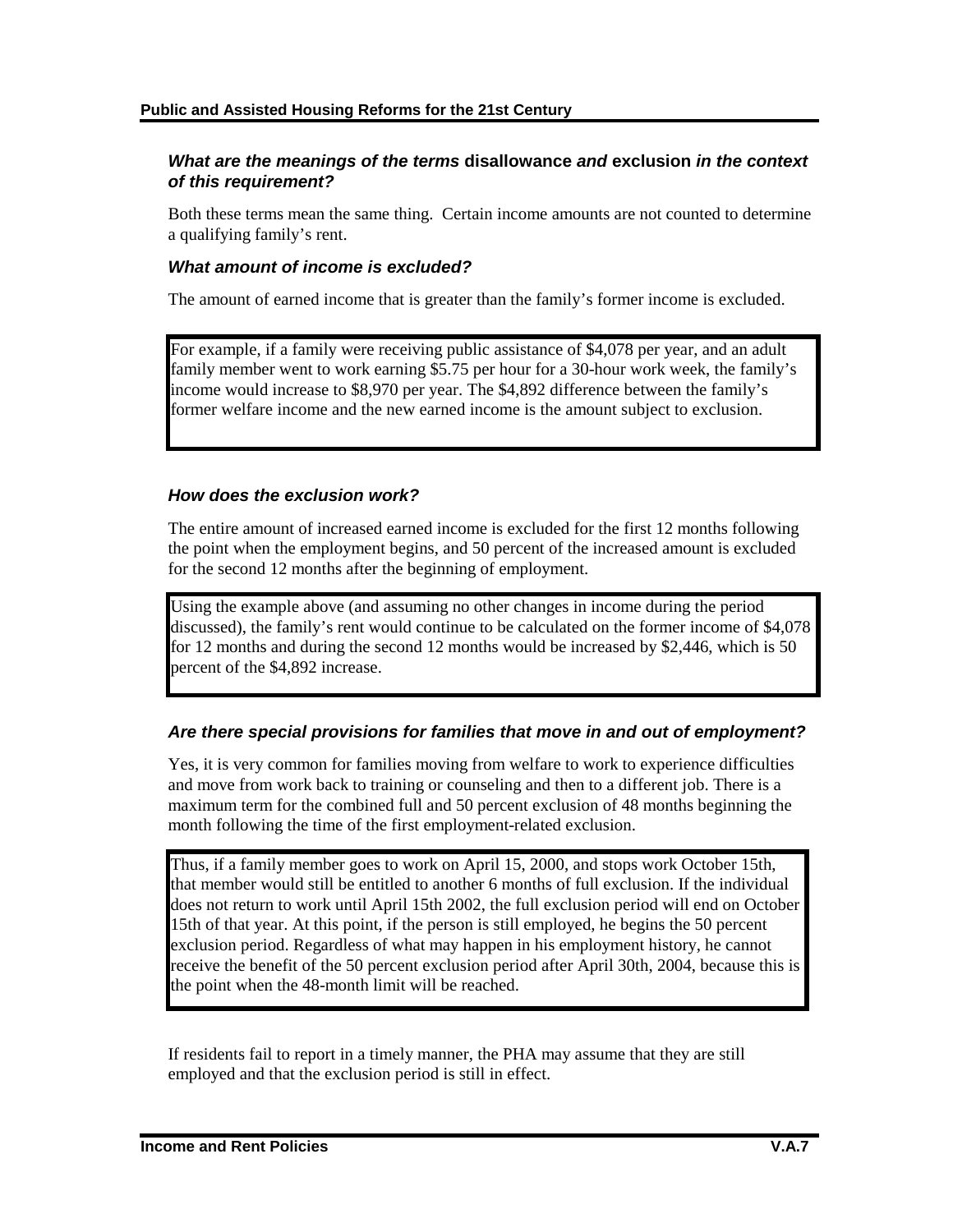#### *Does this new rule mean that a family's income is, in effect, frozen for one year?*

No, absolutely not. If a family's income changes in some other way—for example if a person with additional income joins the household (with the PHA's permission)—the rent would increase based on that new income to the household. Whether the rent increased on an interim basis (between annual reexaminations) would depend on the PHA's policy on interim rents. At a minimum, the rent would increase at the next annual reexamination by the amount attributable to the new family member with income.

#### *Do these provisions require a new relationship between the PHA and the welfare agency?*

Yes, the statute and regulations "require PHAs to make their best efforts to enter into cooperation agreements with welfare agencies under which the welfare agencies agree:

- To target assistance, benefits, and services to public housing residents and Section 8 participants to achieve self sufficiency.
- To verify welfare benefits, sanctions, and other information for public housing and Section 8 participants.

#### **1) Individual savings accounts (960.255(d))**

As an alternative to the disallowance/exclusion of new earned income, PHAs are permitted to establish individual savings accounts (ISAs) for qualifying residents. If the PHA chooses to pursue this option, each qualifying family may choose between having its additional income excluded or paying a higher rent based on the entire income and having the PHA deposit the amount that would have been excluded into an ISA. If the family chooses ISA, there are restrictions on withdrawal. Money may be removed:

- To purchase a home.
- To pay education costs of household members.
- To move out of public housing.
- To pay other self-sufficiency expenses as authorized by the PHA.

The PHA is required to maintain the ISA in an interest-bearing account, may not charge the resident any fee to administer it, and must provide each ISA family with a report on the status of their account annually. If an ISA family moves out of public housing, the balance in their ISA must be refunded, less any amounts the family may owe to the PHA. At this writing, PHAs in many states are not likely to use ISAs until a method is established to fund the difference between a family's original rent and the new ISA rent since, absent such a method, the PHA's operating subsidy will effectively be reduced by exercising the ISA option. In the Family Self Sufficiency program, for example, which uses a similar mechanism to help residents build savings through use of escrow accounts, the difference between the original rent and the higher FSS rent is paid by operating subsidy. HUD is considering many options to make ISAs parallel to FSS escrow accounts.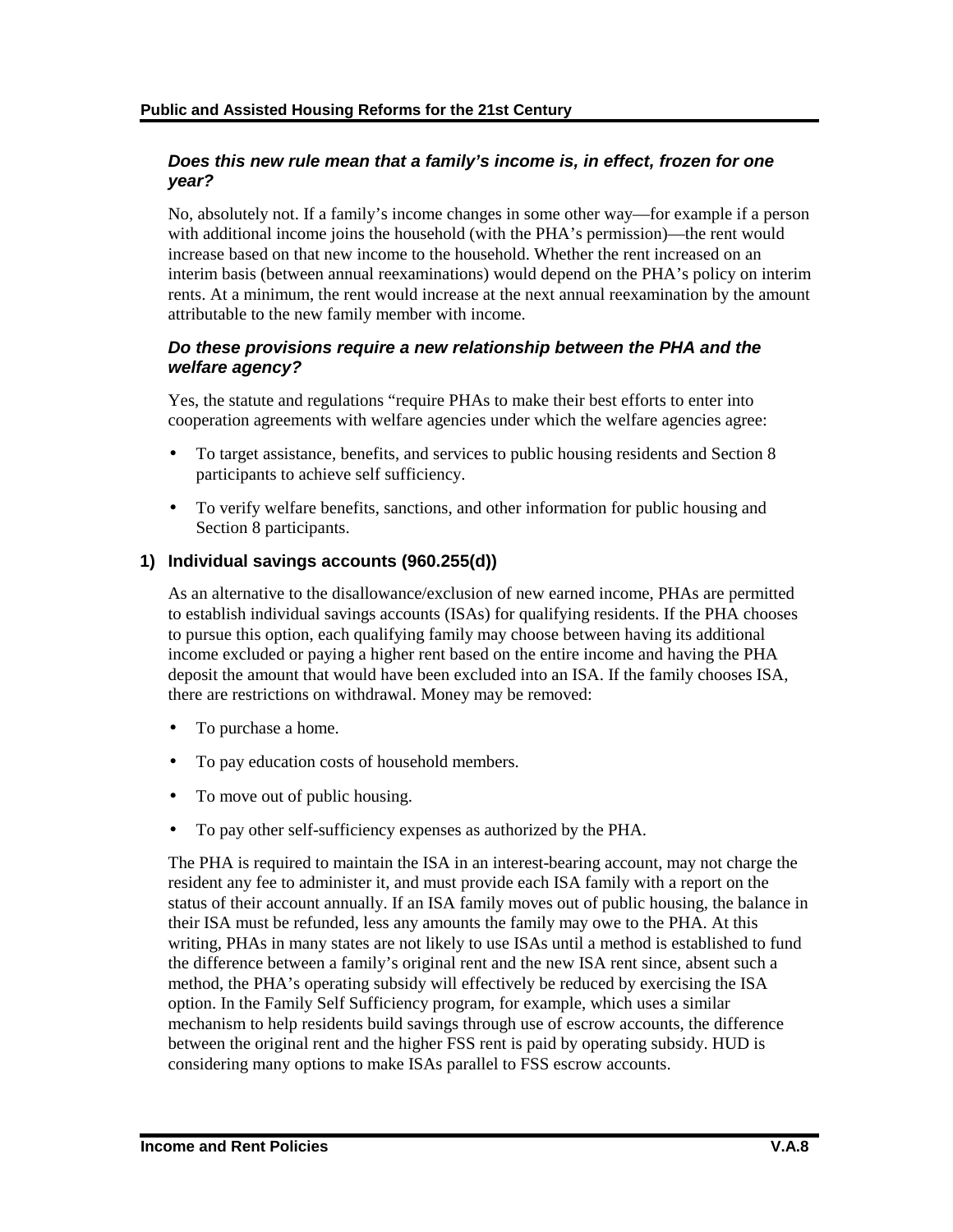#### **1) Clarification of the disability expense allowance (5.611 (a)(3)(ii))**

The regulation makes clear that any disability expense allowance for unreimbursed costs of attendant care and/or auxiliary apparatus for a family member with a disability may not exceed the income received by family members age 18 or older who are able to work because of the care or apparatus. The person who works may be the person with a disability.

For example, if a person with a mobility impairment must make modifications to an automobile to permit her to drive to work, the annual unreimbursed costs of those modifications would be a disability expense, but only up to the amount of her earnings. The disability expense, plus her annual unreimbursed medical expenses, less 3 percent of her annual income would be deducted from income to determine adjusted income.

#### **4) Optional income deductions (5.611(b)) and (960.253(c)(2))**

In the public housing program, only PHAs are permitted to grant deductions beyond the statutory deductions for dependents, childcare, elderly/disabled families, or unreimbursed medical expenses and disability expense allowances. Such deductions could include:

- Some percentage of earned income or a dollar amount of earned income.
- Disallowance of earned income or a portion of earned income for the secondary wage earner.
- Deduction of alimony or child support paid by a resident family.
- Deduction of unreimbursed medical costs or medical insurance costs for nonelderly families.
- Establishing an escrow account for increased earnings of family members.

There are some requirements relating to these optional methods of determining income-based rent. First, the PHA's rent formula may not produce a rent that is higher than the incomebased rent under the statutory formula (the greatest of 30 percent of adjusted monthly income, 10 percent of monthly income, or welfare rent) less the utility allowance. Further, under both the statutory income-based rent method and any PHA approach, if the utility allowance exceeds the income-based rent, a utility allowance must be paid either to the family or the utility company on the family's behalf.

#### **5) Statutory formula: total tenant payment**

The total tenant payment or TTP is the statutory formula for income-based rent. While the Reform Act permits PHAs to employ alternative formulas, the income-based rent may not exceed TTP. Essentially unchanged for several years, the formula is minimum rent but never less than the greatest of:

- 10 percent of monthly income.
- 30 percent of adjusted monthly income.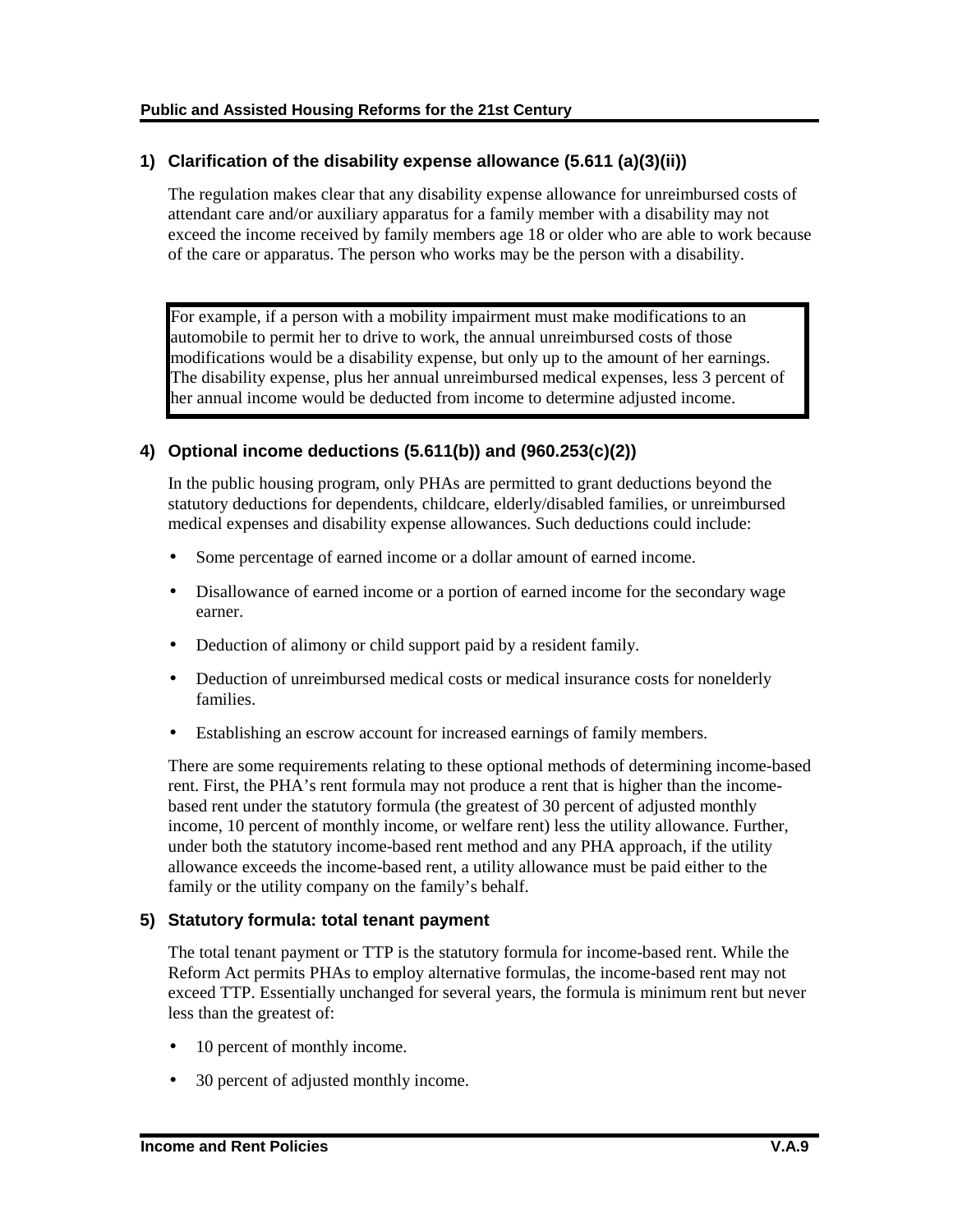• Welfare rent.

Because only a handful of States that still have welfare rents when compared, 30 percent of adjusted monthly income is usually greater than 10 percent of monthly income, PHAs have come to believe that income-based rent is always 30 percent of adjusted monthly income. This is not the case. In welfare rent States, welfare rent is usually higher than either of the percentage of income rents. Even in nonwelfare rent States, if a family has very low income and very high deductions, the 10 percent of monthly income rent may be greater.

In developments with tenant-paid utilities, a utility allowance is subtracted from TTP to determine tenant rent. If the utility allowance exceeds TTP (not uncommon when TTP is the minimum rent), a utility reimbursement must be paid by the PHA to either the family or the utility supplier.

#### **6) Minimum rents and hardship provisions (5.630)**

There are three common reasons why families end up paying a minimum rent:

- The family's major source of income is excluded by rule (e.g., income for care of foster children) and the family has very little other income.
- The family has very little income from any source.
- The family has income they have not disclosed to the PHA.

Under the Reform Act, minimum rents may be any amount between \$0 and \$50 per month. If a PHA adopts a minimum rent greater than \$0, it is also required to adopt the hardship exemption requirements when:

- A family has lost eligibility or is waiting for an eligibility determination for a Federal, State, or local assistance program.
- A family would be evicted because it is unable to pay the minimum rent (this exemption does not apply to any other form of rent).
- Family income has decreased due to changed circumstances (e.g., serious medical problem, family member with income leaving the family).
- A death has occurred in the family.
- Other circumstances as determined by the PHA or HUD (HUD has no other requirements at this writing).

The minimum rent is suspended beginning the first of the month following the family's request for a hardship exemption and continues until either:

- The PHA determines that there is a qualifying hardship and the hardship is long-term.
- The PHA determines that the hardship is temporary.

Regardless of the PHA's ultimate determination, the PHA may not evict a family for nonpayment of the minimum rent for 90 days after the hardship exemption is requested. If the hardship is determined to be temporary, the PHA must reinstate the minimum rent,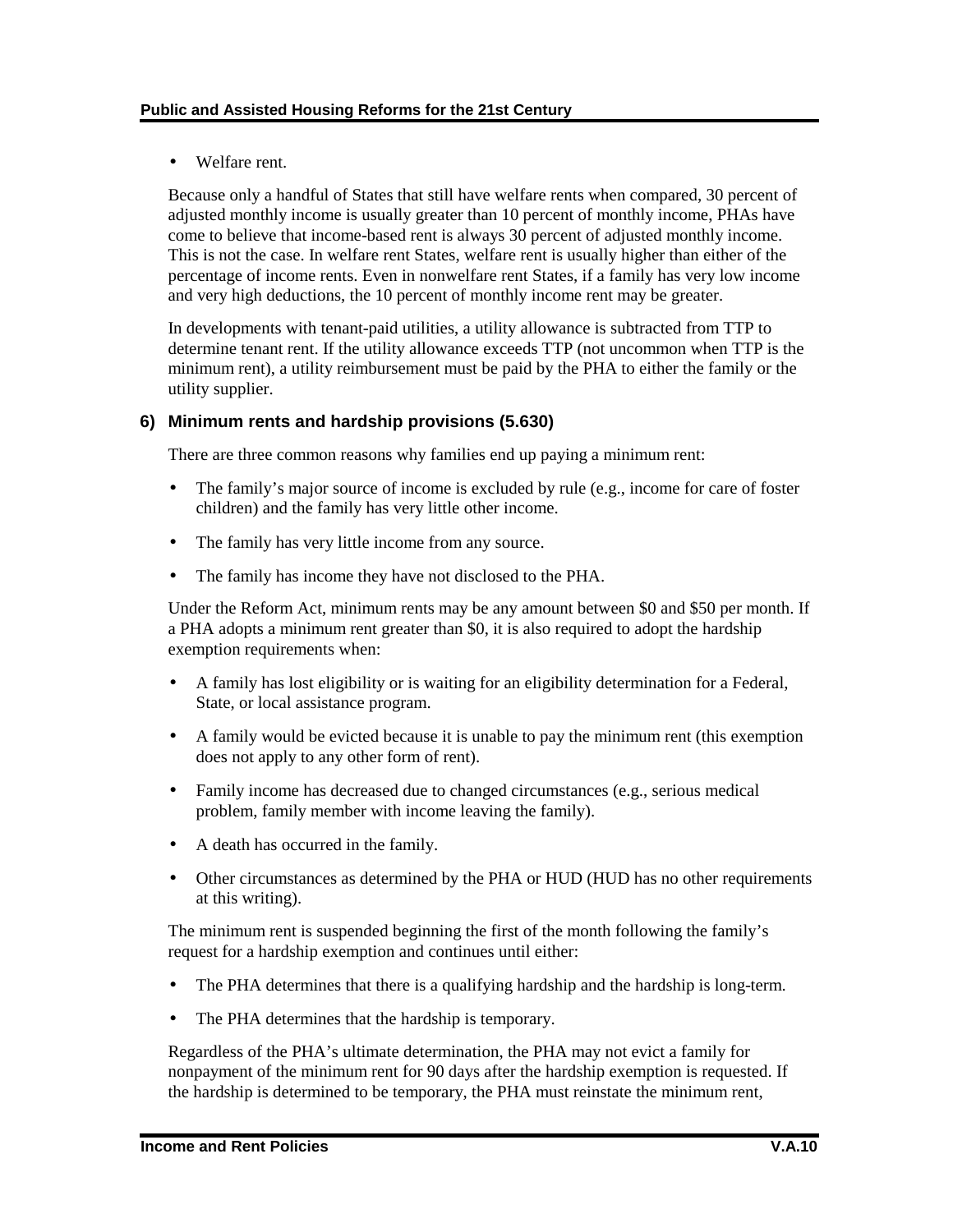retroactive to the date it was suspended. In this instance the PHA is required to offer the family a reasonable repayment agreement.

Residents are permitted to grieve any refusal by the PHA to grant a hardship exemption. If such a grievance is pursued, the PHA may not require the family to pay an escrow deposit to obtain a hearing.

The hardship provisions described in this section apply only to families paying the minimum rent and are not applicable to any other families.

#### **7) Utility reimbursements (5.632)**

Utility reimbursements, amounts payable by the PHA when a family's TTP or income-based rent is less than the utility allowance for their unit, are not applicable if a family elects to pay a flat rent (described below), rather than an income-based rent.

The new rules give PHAs the option to continue to pay the utility reimbursement to the family (as in the past) or to pay the utility reimbursement directly to the supplier of utilities. If an authority chooses the latter option, it must notify the family of the amount of utility reimbursement paid to the supplier.

For authorities that issue a significant number of utility reimbursement checks each month, the option to pay the utility supplier(s) can represent a sizeable savings. Instead of writing multiple checks to residents, the PHA can send one check to the electric company, one check to the gas company, and so forth with a print-out attached showing the name and utility account number of each resident on whose behalf reimbursements are being made. If the PHA times their payment right, the resident's utility bill can show the amount paid by the PHA. Since reexaminations are typically performed each month, the print-out will change, but this is still simpler and easier than paying a host of families.

#### **8) Income-based rent options (960.253 (c)(2) and (3))**

PHAs may choose to use TTP as the income-based rent or, as discussed in number 4 above, the new rules give PHAs a choice to grant deductions beyond those statutorily required. Besides granting such deductions, the PHA may also adopt a different series of percentages than those in the TTP formula presented in number 5 above.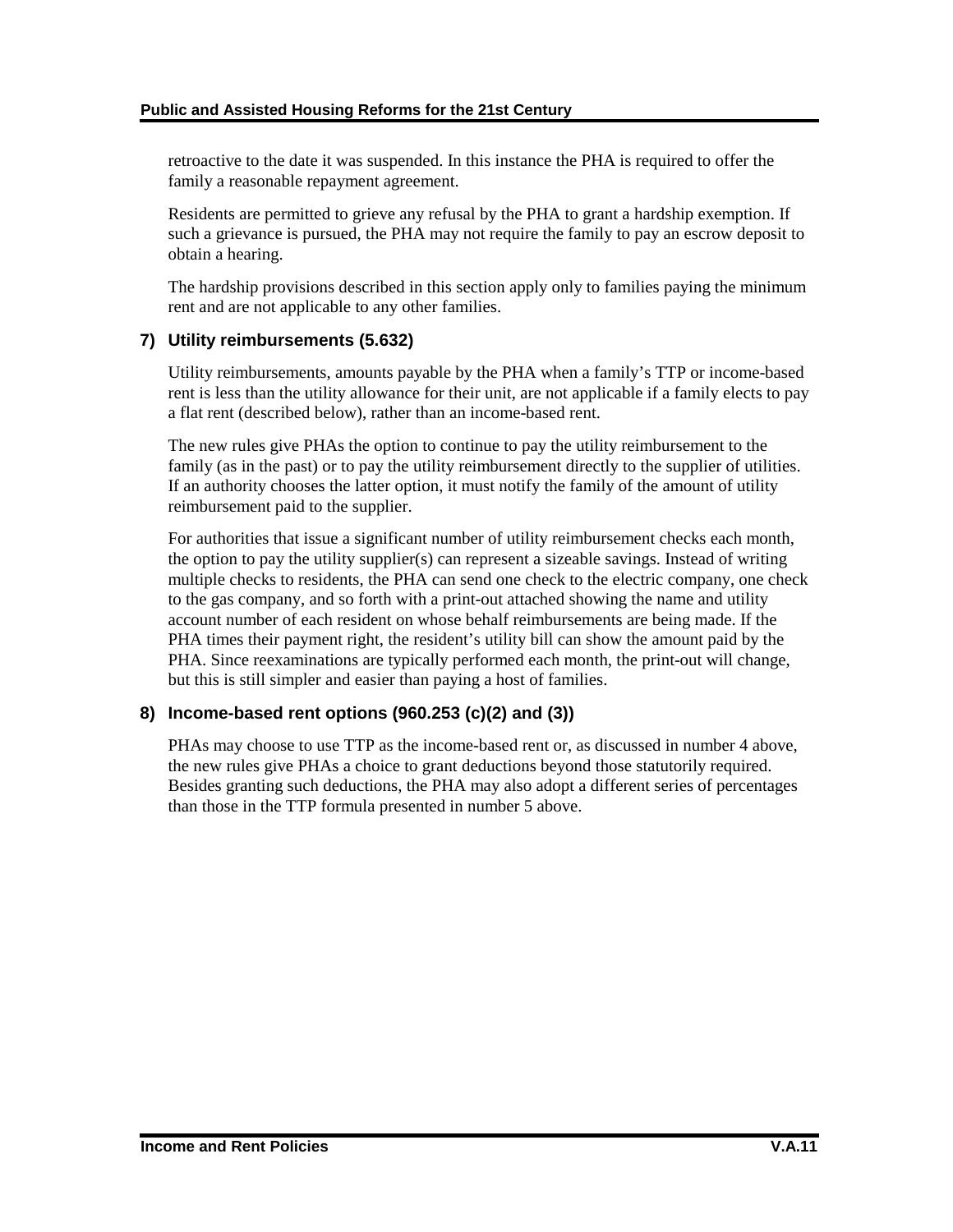Examples of what PHAs may choose to do include the following:

- Establish additional deductions (beyond the 5 statutory deductions).
- Substitute different deductions for the statutory deductions.
- Use percentages different from the 10 percent of monthly income and 30 percent of adjusted monthly income in the TTP formula.
- Use escrow accounts similar to those employed in family self-sufficiency programs.
- Establish a ceiling on tenant rents.
- An alternative approach adopted by the PHA.

When considering the use of income-based rents different from TTP remember:

- The starting point for rent computation is always annual income. The flexibility granted by the Reform Act does not extend to permitting PHAs to define what is and is not income.
- Any method used by the PHA may not produce an income-based tenant rent that exceeds TTP less the utility allowance (if applicable). This rule applies to each family's rent. The PHA may not average its income-based rents and compare them to the average TTP rents to show there is no difference.

Thus a PHA could not establish a system that resulted in no utility reimbursements unless there were no utility reimbursements under the TTP formula.

### **9) Flat rents for public housing (960.253 (b))**

Flat rent is a new form of rent in the public housing program under the Reform Act. The flat rent for any unit is based on its actual market value in the private rental market. Expressed another way, the flat rent is what a private owner could expect to get for the unit if it received no public subsidy.

The purpose of flat rents is to eliminate the disincentive of constantly increasing incomebased rents for upwardly mobile families in public housing. Neither HUD nor Congress assumes that working families will remain in public housing forever, but flat rents may allow families to stay longer than they would if they were required to pay income-based rents. The families can save its money for homeownership or a move to nonassisted housing while paying a fair rent to the PHA.

Establishing flat rents requires that PHAs become familiar with the private rental units near their public housing developments. They must examine the private market rents and compare the private and public units, taking into account their units' location, age, size, quality, density, and design. For many PHAs a careful review of these factors is likely to result in a fairly significant variance in the flat rents with older, unmodernized properties having lower rents and newer or better located properties having higher rents. One way to think about this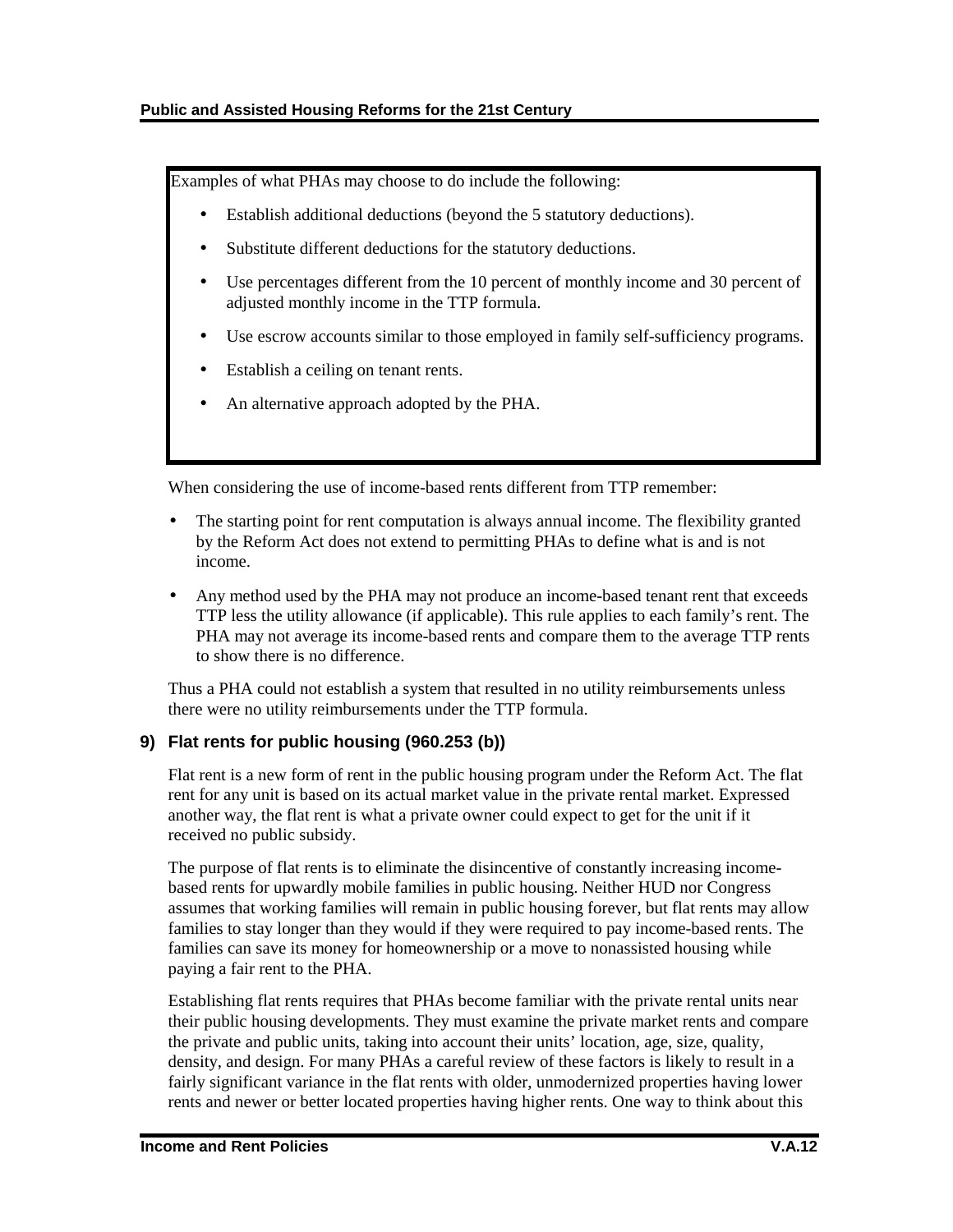disparity is that it makes the older, less desirable properties somewhat more marketable because the rent will be a bargain.

In addition to comparing unit features, the PHA must attempt to quantify the value of the amenities and special services available to both the public and private properties.

The PHA's Section 8 rent reasonableness data base is a source of good data for the market comparison. Some authorities have actually done real estate comparability studies to establish their flat rents. Whatever approach is used, the PHA must maintain records of their methods. In addition, the PHA must review its flat rent determinations annually and update them as private market rents change.

Every family will be offered a choice of paying the income-based rent or flat rent. PHAs have the option to recertify the incomes of families that choose flat rents as infrequently as every 3 years (although they may continue to reexamine annually). Reviewing family composition, unit size, and—if applicable—compliance with community service requirements annually will still be necessary.

PHAs that had ceiling rents authorized and established before October 1, 1999 may use them in lieu of flat rents until October 1, 2002. However certain requirements apply. For one thing, annual reexaminations must continue until the PHA shifts to true market-based flat rents.

It should be noted that many ceiling rents were established using permissible methods (such as using Section 8 Fair Market Rents) that do not, in fact, represent real market rents for all properties.

#### **10) Family choice of rent (960.253 (a))**

Each year at their annual review, the PHA will offer every family a choice of paying a flat rent or an income-based rent. The family will choose the rent that it considers most beneficial. To help the families make the best choice, the PHA must inform the family of the actual amount of income-based rent and the flat rent applicable to the unit the family will be occupying in the coming year. Even though the PHA may not reexamine the income of residents paying flat rent annually, it must provide information about what the income-based rent would be based on family statements.

Mixed families (those that include both citizens/eligible immigrants and noncitizens/noneligible immigrants) will not have assistance prorated if they choose to pay flat rent, and the flat rent is greater than the public housing maximum rent as referenced in Part 5.520. If the flat rent is less than the public housing maximum rent, rent is prorated in accordance with the method described in Part 5.520 (d). In this instance, the flat rent is TTP and is subtracted from the public housing maximum rent.

The family's choice of rent may never be less than the minimum rent.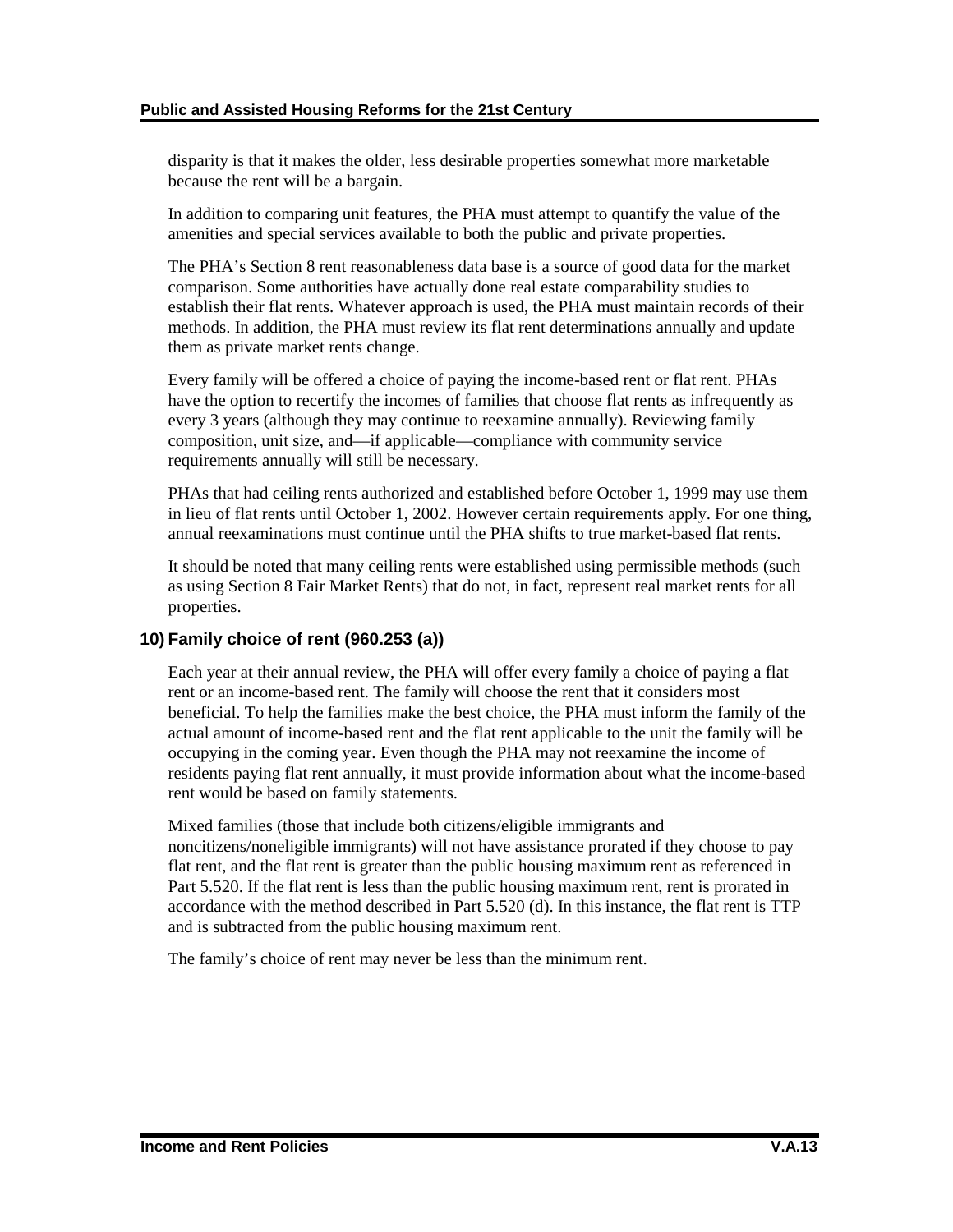#### **11) Interim adjustments from flat rent to income-based rent (960.253 (f))**

Regulations require PHAs to adopt policies that describe what they will consider a hardship that warrants switching from a flat to an income-based rent. The regulations require that the following circumstances be considered a hardship:

- Loss of hours or reduction of employment.
- Death in the family.
- Reduction in earnings or in other assistance.
- Increase in expenses for medical costs, childcare, transportation, education, or other similar circumstances.
- Other situations defined by the PHA (e.g., the family's flat rent is now higher than TTP).

If a family on flat rent experiences a financial hardship, they may request the PHA to switch them to an income-based rent. The PHA verifies the family's circumstances within a reasonable time and, if the family qualifies under the PHA's policy, the PHA will promptly adjust the family's rent to the appropriate income-based rent.

Once the PHA adjusts a family's rent from flat to income-based rent, the family must remain on income-based rent until the next regular reexamination.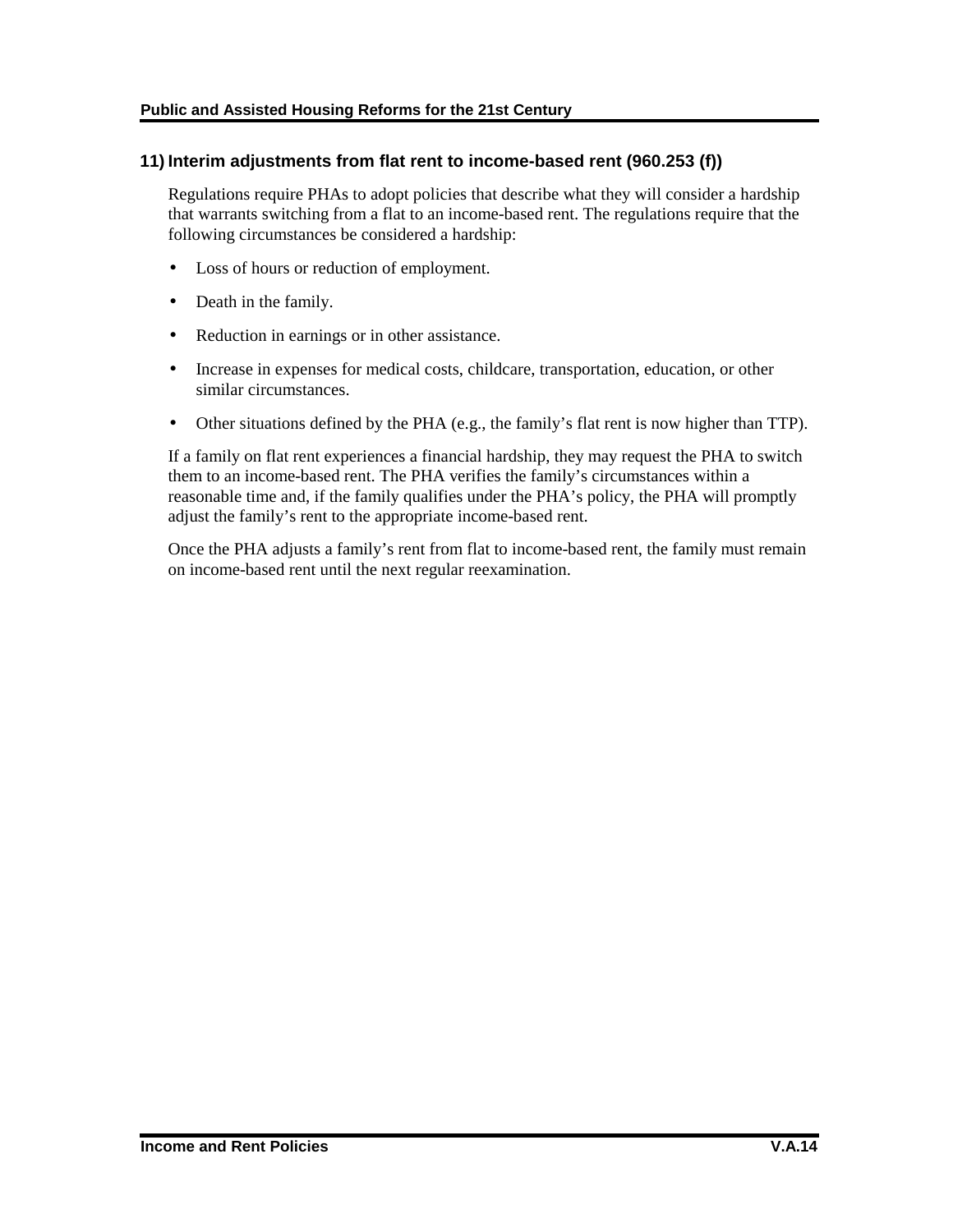## **Contacts and Help Numbers**

Public and Indian Housing Resource Center **Phone:** (800) 955–2232 **e-mail:** pihirc@jbs1.com

For public housing and Section 8 tenant-based housing assistance programs:

Patricia Arnaudo, Senior Program Manager Office of Public and Assisted Housing Delivery **Phone:** (202) 708–0744 **e-mail:** patricia\_s.\_arnaudo@hud.gov

Diane Murphy, Housing Program Specialist Office of Public and Assisted Housing Delivery **Phone:** (202) 708–0744 **e-mail:** diane d. murphy@hud.gov

Jennifer Guthart-Powers, Program Analyst Office of Policy Program and Legislative Initiatives **Phone:** (202) 708–0713 **e-mail:** jennifer\_guthart\_powers@hud.gov

Local HUD Field Offices, Office of Public Housing